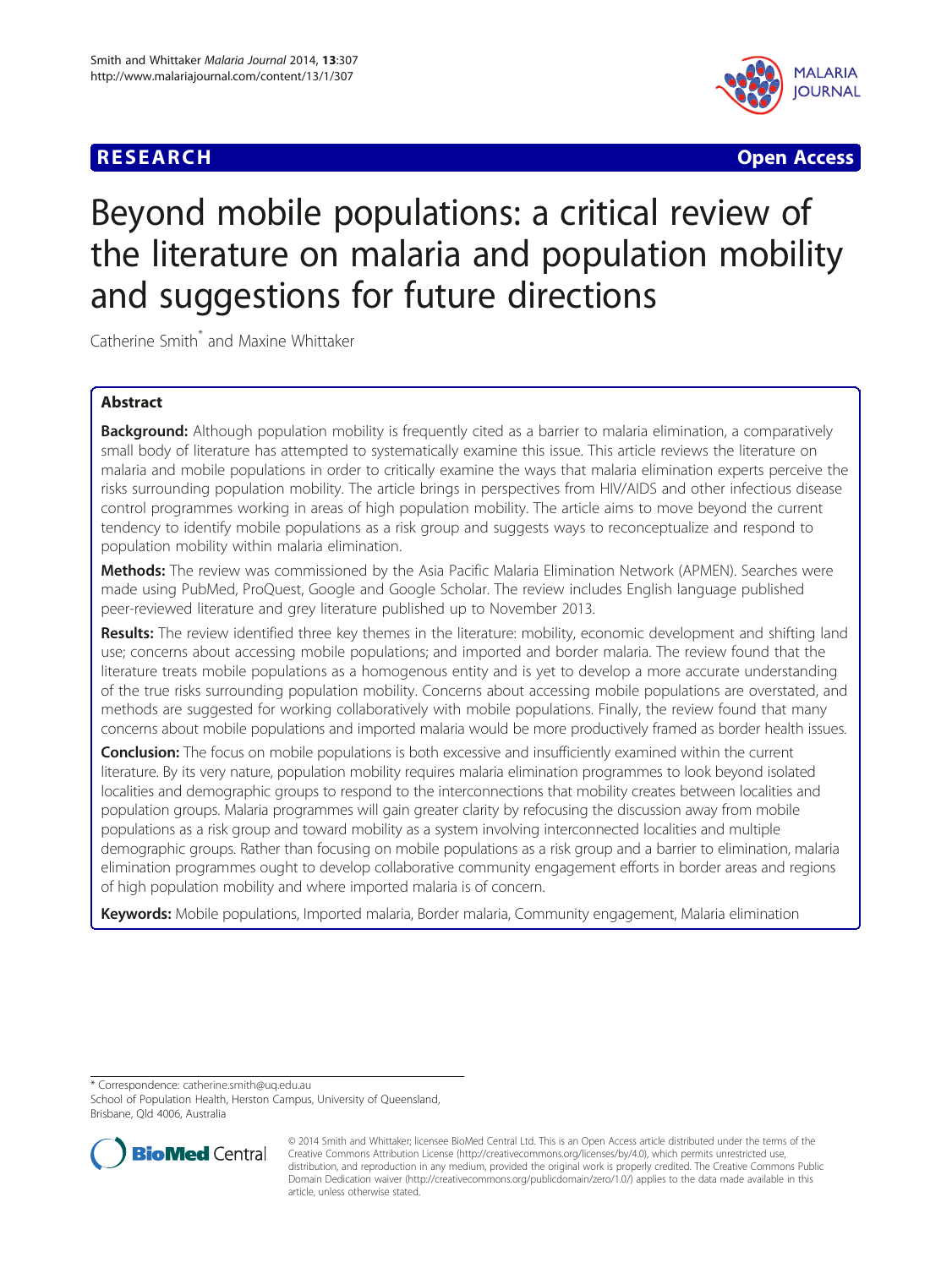## Background

Much concern has been expressed over the past decade about the impact that population mobility bears on malaria transmission. Many have claimed that globalization and increased border porosity has had a significant impact on the nature of global health generally [\[1](#page-7-0)-[4](#page-7-0)], while a substantial literature has described human population movement as a major challenge facing malaria elimination [[5-10\]](#page-7-0). However while the malaria elimination literature often describes mobile populations as a risk factor and a barrier to elimination, a comparatively small body of work has attempted to systematically research this issue or look for solutions. This is, perhaps, because compared to many other infectious disease control programmes malaria research only rarely employs technical expertise in the social sciences [\[11,12\]](#page-7-0). While it is generally accepted that programme strategies ought to be evidence-based, this lack of engagement with social scientific research has disempowered malaria control programmes and researchers from clearly identifying the significance that population mobility has on malaria transmission and from developing strategies to address these concerns.

This article seeks to identify the risks that malaria scientists and programme managers assume to be associated with population mobility and to make recommendations to support malaria elimination programmes to address the challenges of population mobility. The review found three major themes within the literature on malaria and population mobility. These are: i) economic development and shifting land use; ii) accessing mobile populations; and iii) imported malaria, especially importation in porous border regions. The article discusses the central points raised in each of these three themes, before bringing in some key lessons learned by HIV/AIDS programmes working with mobile populations. The article critically analyses the literature with the intention of supporting malaria elimination programmes and researchers to move beyond describing mobile populations as a risk factor and to find constructive solutions to the challenges assumed to be associated with mobile populations.

## Methods

The article was commissioned by the Asia Pacific Malaria Elimination Network (APMEN) and an early draft of this article was presented at the Annual Technical and Business Meeting of APMEN in Seoul, Republic of Korea in May 2012. This review includes published, peer-reviewed English language literature sourced through PubMed and ProQuest and grey literature sourced though Google and Google Scholar. The authors used the search terms: malaria and mobile populations; malaria and mobility; border malaria, and; imported malaria; and included articles published until November 2013.

The authors excluded a large number of articles that contained references to malaria and population mobility, but which were in fact concerned primarily with other issues and which did not attempt to engage in a substantial discussion of population mobility. The author prioritised articles that attempted to discuss the relationship between malaria transmission and population mobility in some detail and case studies of attempts to address population mobility, which left 70 articles specific to malaria and population mobility. The author used open coding to identify the primary themes discussed in the article, and the secondary assumptions that underpinned the article. This highlighted the three key themes of rural economic development and shifting land use; concerns about accessing mobile populations; and imported and border malaria, together with a number of secondary assumptions about mobile populations that the author identified as recurring across the broader literature. The article is structured around these three key themes and the assumptions underpinning them.

Since the intention was to find innovative ways to address population mobility, the authors then searched the same databases for lessons learned from other infectious disease control programmes, especially HIV/AIDS, polio and smallpox control programmes. HIV/AIDS literature was quickly determined to bear the most relevance for the purpose of this review, since there is a well-developed literature on HIV/AIDS and population mobility that is based on strong interdisciplinary scholarship. Given the large body of literature on HIV/AIDS, the authors prioritized applied research and policy documents directly aimed at helping policy makers to strategize an approach to population mobility. No preference was given to geographic focus of the research or to the publications of APMEN partners.

This literature review is based on a reading of 102 articles. Of these 70 related specifically to malaria and population mobility; 12 offered policy recommendations on HIV/AIDS and population mobility; 4 focused on polio and population mobility; 1 article discussed human population mobility and dengue fever with reference to malaria; and 11 were general commentaries on population mobility and public health that were returned in a general search on population mobility and malaria. This article cites the articles that offered the most productive discussion of the themes that recurred throughout the literature. A full bibliography of the articles informing this literature review can be found in Additional file [1.](#page-7-0)

The authors acknowledge that there is a likely gap between research and practice, and that this is a possible limitation of this article. Although the review includes some grey literature that is available online, discussions at APMEN meetings indicate that it is likely that countries have developed strategies for working with mobile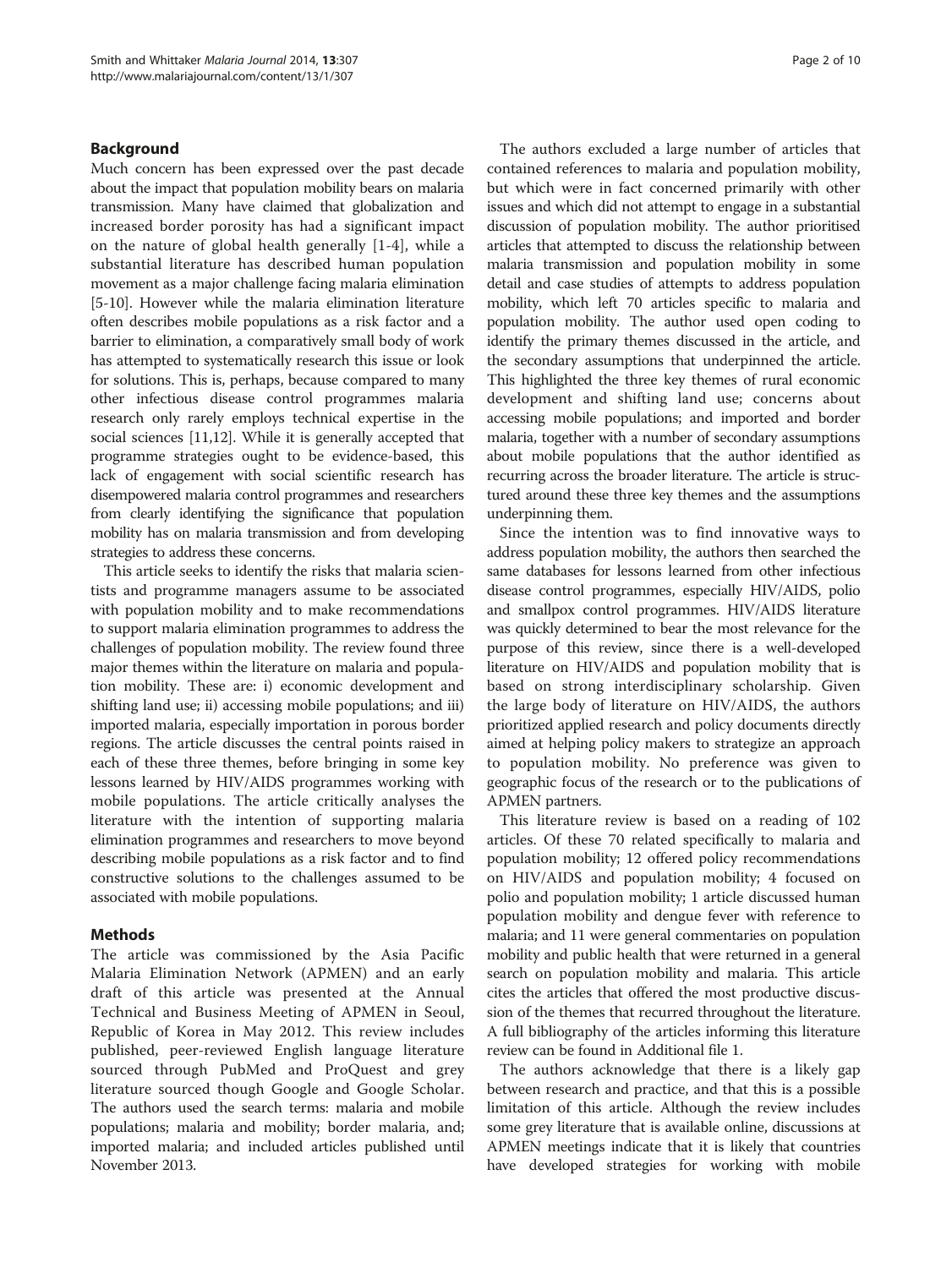populations that have not been published and are therefore not able to be included in the review. As such this review should be read for its intended purpose, which is to critically review the assumptions surrounding population mobility within the English language malaria literature, and to make recommendations to find more productive ways to describe and strategize these concerns. This possible gap also illustrates the value of documenting country experience in order to develop better strategies for addressing population mobility. This article was not subject to review by an ethics review committee as it is based on a desk study alone and did not involve any research with animal or human subjects.

## Results and Discussion

The review found three sub-bodies of literature within the broader discussion on malaria and population mobility. These are: economic development, shifting land use and population mobility; concerns with accessing mobile populations; and imported or border malaria.

#### Economic development, shifting land use and population mobility

One of the longest running and most well developed themes within the current literature looks at the relationship between economic change, land use and population mobility. Beginning from the early 1990s malaria researchers began to examine the ways in which rural economic development generated population movements that affected malaria ecology. Although rural economic development is seen to lead to a reduction of malaria in the long through reducing vector-human contact, rural development projects can also lead to increases in malaria or shifts in the spatial distribution of malaria as new industries and townships develop in areas that remain endemic despite economic growth [[13](#page-7-0)-[16\]](#page-7-0).

Such population movements present a challenge to malaria control programmes since they require an understanding of how the spatial distribution of malaria shifts through time and across multiple locations that become interconnected through population movements. This draws attention to the spatial and temporal dimensions of mobility, as well as to the demographic makeup of population movements. The development of new rural economies such as plantations, rubber tapping industries, forestry work, the construction of dams and rural infrastructure may bring non-immune people into endemic areas [[17,18\]](#page-7-0). Likewise the cessation of rural economies may drive local populations into other rural areas that may be endemic [[15,19,20](#page-7-0)]. Highways that pass through endemic areas allow people and malaria parasites to move between localities that may otherwise carry different malaria risks [\[13,21](#page-7-0)].

An illustrative example can be found in Barbieri and colleagues' work in the Matto Grosso in Brazil [[13\]](#page-7-0). Rather than mapping malaria risk on the basis of microlocality or demographic group alone, their research begins with the assumption that malaria risk will shift continually as malaria ecology changes and as economic processes drive populations into, out of and through endemic areas. While the Matto Grosso as a whole has a high prevalence of malaria, the authors observe that infection is unequally distributed within the region. The distribution of malaria within the region has been influenced by deforestation, the development of highways and the expansion of the agricultural sector, all of which have shaped both the ecology and the demographic makeup of the region and influenced the risk activities that affect exposure to vectors. Soy plantations, cattle ranches and smaller farms began to be established in the Matto Grosso beginning in the 1970s and expanded rapidly with intensifying deforestation of the Amazon Basin in the 1990s. As large cattle ranches become more common cattle herders are becoming increasingly sedentarized. Those who remain mobile are more susceptible to infection and more likely to transmit parasites to workers at cattle ranches and those living in the new urban settlements in the same district. As the Matto Grosso continues to expand into previously forested areas, malaria prevalence continues to fluctuate and to be shaped by the changing agricultural economy, the establishment of new urban settlements and the construction of highways, all of which influence the patterns of population movement and malaria transmission through the Matto Grosso. The authors draw from cross-sectoral expertise in their study design and worked with agricultural planners to integrate health risk assessments into long term agricultural planning.

Like Barbieri and colleagues, many point out that changes in land use and rural economic development is often the direct result of government or development policy, and as such can be reasonably foreseen and responded to with cross-sectoral collaboration by governments, aid agencies and other relevant stakeholders [\[13,15,16,20,22-24\]](#page-7-0). In the GMS, for instance, much academic research and grey literature has analysed regional trends in population mobility, enabling malaria researchers to analyse and apply this knowledge to shifting malaria transmission in the region [[15,21](#page-7-0)]. The Cambodian government has developed a strategy for engaging mobile populations through ensuring access to prevention measures, early diagnosis and treatment, behavioural change communication, research and better surveillance and management [\[25](#page-8-0)].

While shifts in malaria risk associated with rural economic development can often be forecast, some endemic areas become populated faster than the expansion of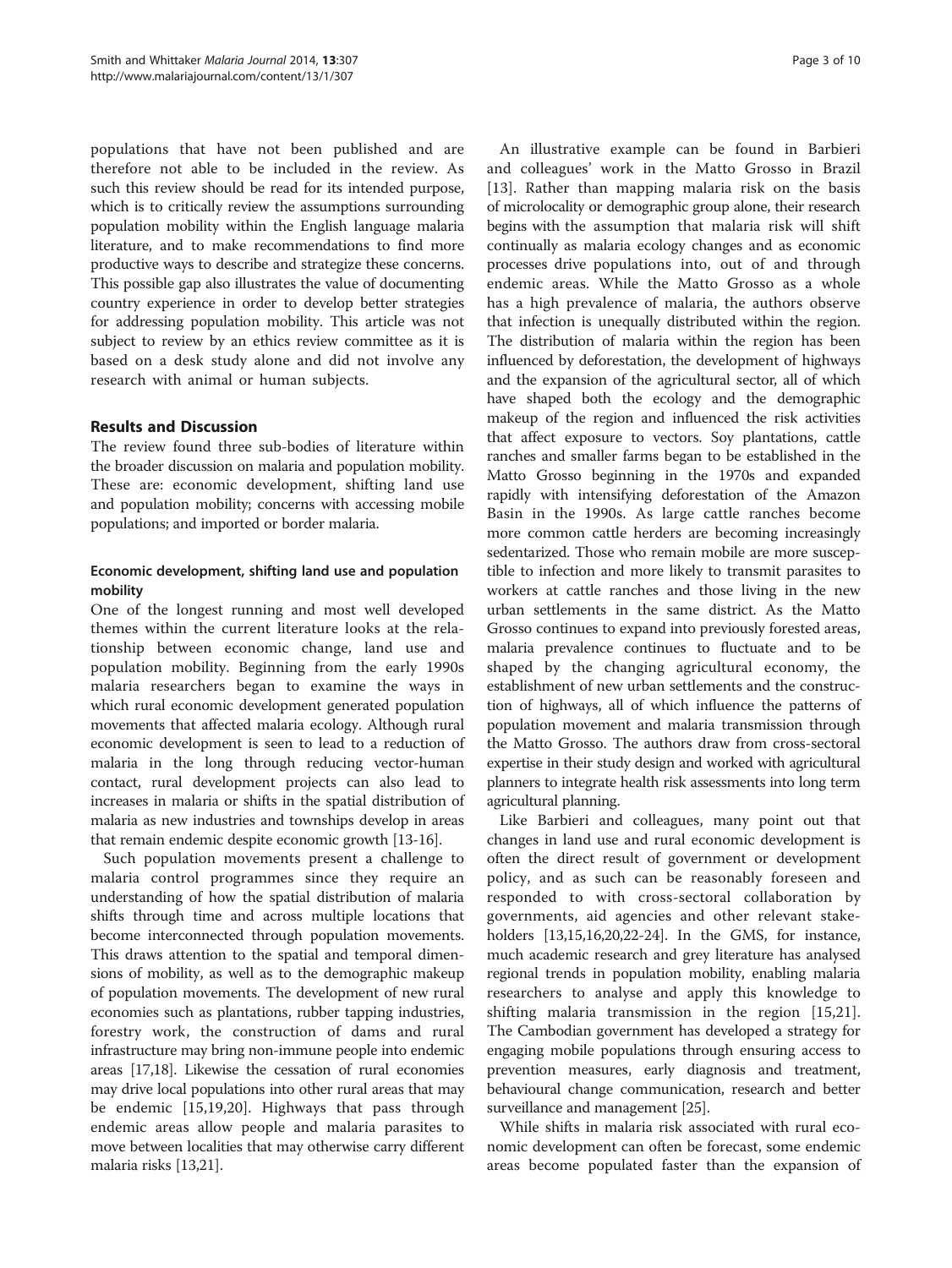health care services and malaria control activities. As Jitthai points out for the Greater Mekong Subregion (GMS), while the farms and plantations that attract migrant workers are located in rural areas they are not remote but to the contrary are well connected to roads and transport networks, including the Asian Highway that cuts across the GMS [[21\]](#page-7-0). In other words while accessing malaria endemic rural areas may present operational challenges for malaria control programmes, these endemic areas are no longer isolated but often localities that are becoming highly interconnected. Continuing to see these locations as remote is counterproductive since these points of interconnection are potential points of entry for malaria control programmes to carry out prevention and treatment programmes. In this sense the challenge for malaria control is not the rapid pace of population movement but the need for malaria experts to stay informed about and responsive to socio-economic changes affecting malaria transmission in a particular region, including through interdisciplinary and crosssectoral engagement [\[12](#page-7-0)].

As demonstrated in Brazil [\[13](#page-7-0)] and the GMS [[21](#page-7-0)], one reason that population mobility presents a challenge to malaria control is that it connects localities that otherwise carry heterogeneous malaria risks. As population mobility becomes better integrated into malaria control strategies it will be important for malaria control programmes to better understand the ways that population movements link otherwise disconnected localities. As explained in detail below, malaria control programmes will be better equipped to stay responsive to these changes if they shift away from a focus on mobile populations as a demographic group and towards a focus on mobility as a system involving multiple demographic groups extending across localities.

## Accessing mobile populations

One of the prominent concerns within the recent literature focused on malaria elimination is the assumption that mobile populations are hard-to-reach. Much of this concern with access stems from an imagining of mobile populations as completely segregated from local communities, moving rapidly across national borders and as engaged in illegal activities that make them likely to avoid health authorities. The preliminary research that has attempted to work with mobile populations indicates that many of these assumptions are overstated as are the difficulties in accessing mobile populations. By adapting lessons learned from HIV/AIDS programmes, the authors recommend that malaria control programmes will be better able to access hardto-reach populations when they: (i) more accurately identify the malaria risk associated with various population movements; (ii) shift from a focus on mobile populations as a risk group to mobility as a system involving multiple demographic groups and extending across geographical locations; and (iii) use collaborative and participatory methods that work with communities rather than targeted campaigns that describe mobile populations as a risk factor.

#### i. Understanding mobility and malaria risk

It is striking that the commonly used concept 'mobile populations' suggests that the term refers to a salient demographic category in itself. In reality, the term mobile populations incorporates a wide variety of demographic groups, engaged in very different kinds of mobility, who are integrated into their communities in markedly different ways and who carry varying malaria risks. Mobile populations commonly associated with malaria include forestry workers [\[19](#page-7-0)[,25,26\]](#page-8-0); agricultural labourers [[13,16,20,21](#page-7-0)[,27](#page-8-0)]; fisherfolk [[20\]](#page-7-0); and daily crossers living in porous border zones [\[19,23](#page-7-0)[,27](#page-8-0)-[34](#page-8-0)]. They may also include construction workers [[18,](#page-7-0)[35](#page-8-0)], traders [\[35](#page-8-0)]; transport workers [\[15\]](#page-7-0); displaced persons [\[18,23,](#page-7-0)[29,36-38](#page-8-0)], indigenous groups [\[39](#page-8-0)] and international or domestic tourists, which increasingly includes tourists from a second endemic country [[40\]](#page-8-0). Mobile populations also include soldiers; people returning to help families at harvest time or population movements associated with national holidays, pilgrimage or other religious or cultural practices that involve large scale population movements [\[9,12](#page-7-0)]. Urban populations are rarely discussed in the literature but may also be affected by large-scale population movements through endemic areas [[41](#page-8-0)]. In short, population movements are much more heterogeneous than the term 'mobile populations' suggests, and abroad array of demographic groups participate in mobility systems that shape malaria transmission [\[8,11,17,21\]](#page-7-0).

As noted by Pindolia and colleagues, the malaria risks associated with diverse mobility practices differ significantly and insufficient attention has been given to identifying the factors that increase and mitigate the risk of malaria transmission in particular contexts [[8](#page-7-0)]. For example, little attention has been given to assessing the ways that the timing and duration of mobility shapes malaria risk, and some preliminary research suggests that the speed of mobility is not always as significant as previously imagined. Tatem and colleagues, for instance, examined the extent to which frequent travel between Zanzibar and mainland Tanzania presented a challenge to elimination efforts [\[42\]](#page-8-0). The researchers examined the risk that this mobility posed to malaria transmission by using anonymized data from the phone call records to measure the scale and duration of mobility from Zanzibar to mainland Tanzania and to determine the number of people moving to high risk areas [\[42\]](#page-8-0). Contrary to expectation, the majority of human traffic was to low risk areas and most people returned within five days, posing little significance to malaria transmission. The actual patterns of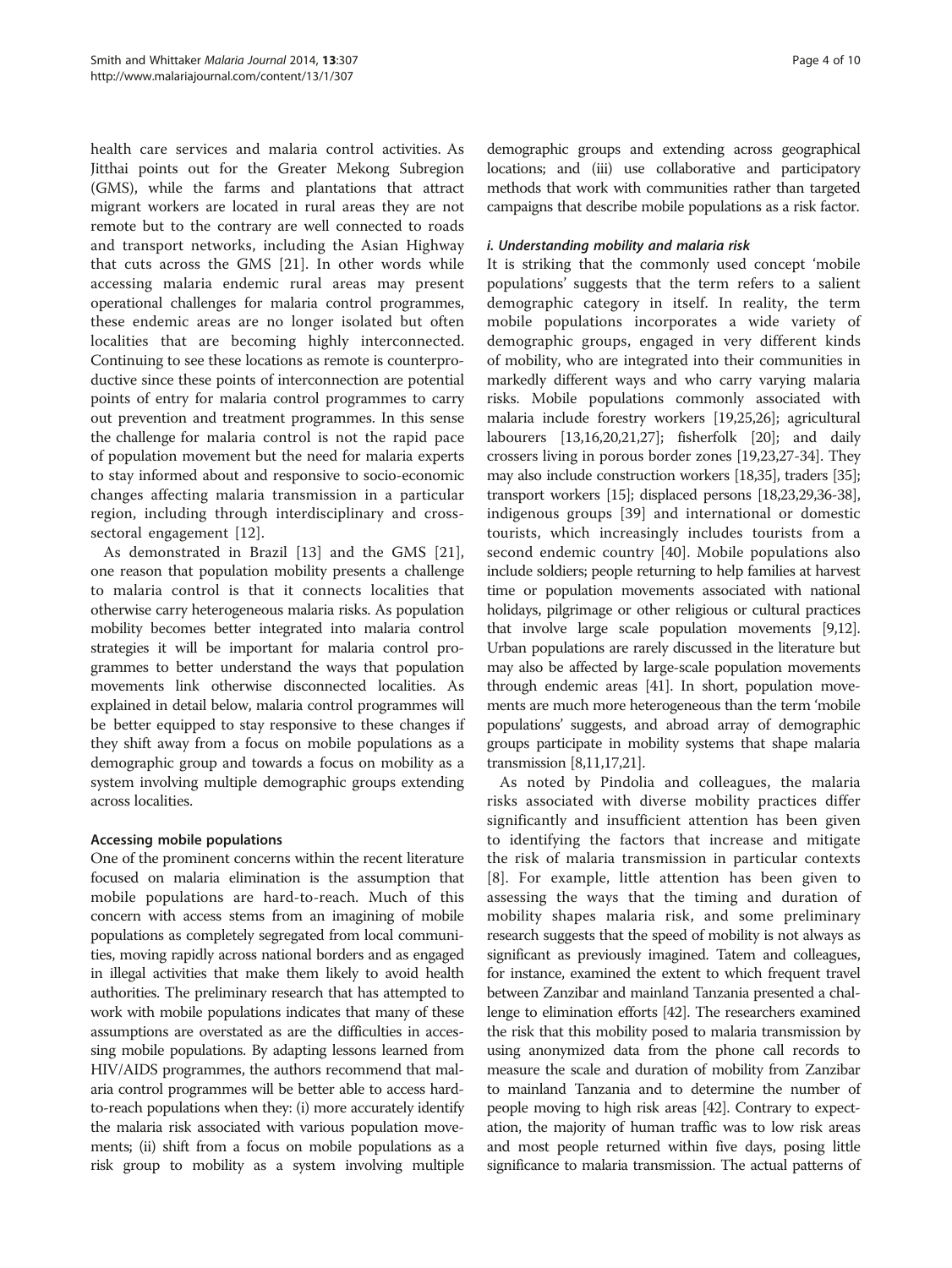mobility were in fact quite different from the picture assumed by malaria researchers, and in fact movement to the mainland poses only a minor challenge to Zanzibar as it heads towards elimination.

Likewise the duration of mobility does not always prevent access to treatment. For instance researchers on the Thai-Cambodia border found that while their project was located in a region of high mobility, that mobile people stay within a region long enough for follow up medical care, in particular for the duration of a 28-day drug treatment [[43](#page-8-0)]. The same study found that some health clinics didn't offer treatment to mobile people under the false assumption that they would not be in the location long enough for a full course of treatment. This shows that unfounded assumptions about the rapid speed of mobility not only present a lost opportunity to develop more responsive programmes, but can also contribute to the risk of cross-border transmission by denying services to mobile populations [\[43\]](#page-8-0).

Similarly a project in the border regions in the Yunnan province of China also found that while local communities were highly mobile and frequently crossed into Myanmar and other neighbouring countries to marry, meet family members and carry out economic activities, that most of the study participants had lived in the study area for more than ten years and were well integrated into communities [[34\]](#page-8-0). The authors concluded that the significance of population mobility has been overstated, and that poor access to health services was a more significant risk factor than cross-border mobility.

A small number of researchers have begun work towards more accurately identifying the risks associated with various kinds of population movements. Building on Stoddard and colleagues' model for population movement and dengue fever, Pindolia and colleagues have begun to develop a model to quantify the risks of population movement on the cross-border transmission of *Plasmodium* falciparum [[8,](#page-7-0)[44](#page-8-0)]. They point out the need to prioritize population movements with the most significance to malaria and to identify the factors that mitigate these risks without the need for direct intervention from malaria elimination programmes [\[8](#page-7-0)]. Similarly, Wesolowski and colleagues combine quantitative data on large scale population movements sourced from mobile phone data with mapping of malaria prevalence to identify the human population movements most significant to malaria transmission and to locate significant hotspots in Kenya [[45](#page-8-0)].

Working in the GMS, Canavati and colleagues propose three semi-quantitative indices that can be used to identify mobile populations most at risk of malaria [[25\]](#page-8-0). First, a forest/malaria exposure index takes into account factors such as proximity to forest, duration of stay in forest, housing conditions, and use of ITNs and other

preventative measures. An access/outreach index takes into account the point of human-vector contact, the work and living locations of the risk group, access to prevention and control activities and access to diagnosis and treatment. While a malaria vulnerability index takes into account knowledge of malaria; immunity status; ITN ownership and use; and housing conditions. The indices are designed to enable programme managers to compare the malaria vulnerability of particular groups and target their programmes accordingly. Finally Bloland and Williams identify the factors that increase malaria risk during complex emergencies characterized by the rapid, large-scale and forced displacement of populations [[36](#page-8-0)]. In addition to the risk factors identified above, overcrowding, the existing overall health of the displaced persons and concurrent pressures placed on infrastructure in the region, are among many factors that shape malaria risk in complex emergencies.

As noted by Pindolia et al. [\[8](#page-7-0)], Prothero [[12\]](#page-7-0) and others, data on population movements and the expertise to analyse it already exists and can be accessed through cross-sectoral and interdisciplinary engagement. For example, a 2013 supplementary edition of the Southeast Asian Journal of Tropical Medicine and Public Health on malaria and population mobility in the GMS offered a number of articles addressing malaria in the region from various disciplinary perspectives [[11\]](#page-7-0). This special edition stands as an example of one format through which interdisciplinary dialogue can be generated in a manageable format that helps to inform a response to population mobility.

#### ii. From mobile populations to mobility systems

Another prominent concern within recent literature is the identification of isolated high risk populations, or hotpops (hot populations). While it is important to understand the epidemiology of malaria in varying contexts, the experience of HIV/AIDS programmes illustrates a number of reasons why it can be counterproductive for public health interventions to focus on risk populations. Instead of focusing on mobile populations as a high risk group, many HIV/AIDS programmes approach mobility as a social process that is driven by a range of social, economic and cultural factors, that involves multiple demographic groups and that extends across geographical localities.

Firstly, approaching mobility as a system would better equip malaria elimination programmes to access populations through social networks, peer educators, participatory development and other forms of community engagement. Recognizing that mobile populations are part of the same communities as their more sedentary counterparts, many HIV/AIDS programmes now advocate a focus on high-risk situations rather than on high-risk groups [[46](#page-8-0)-[49\]](#page-8-0). Skeldon argues that HIV/AIDS programmes need to focus on "all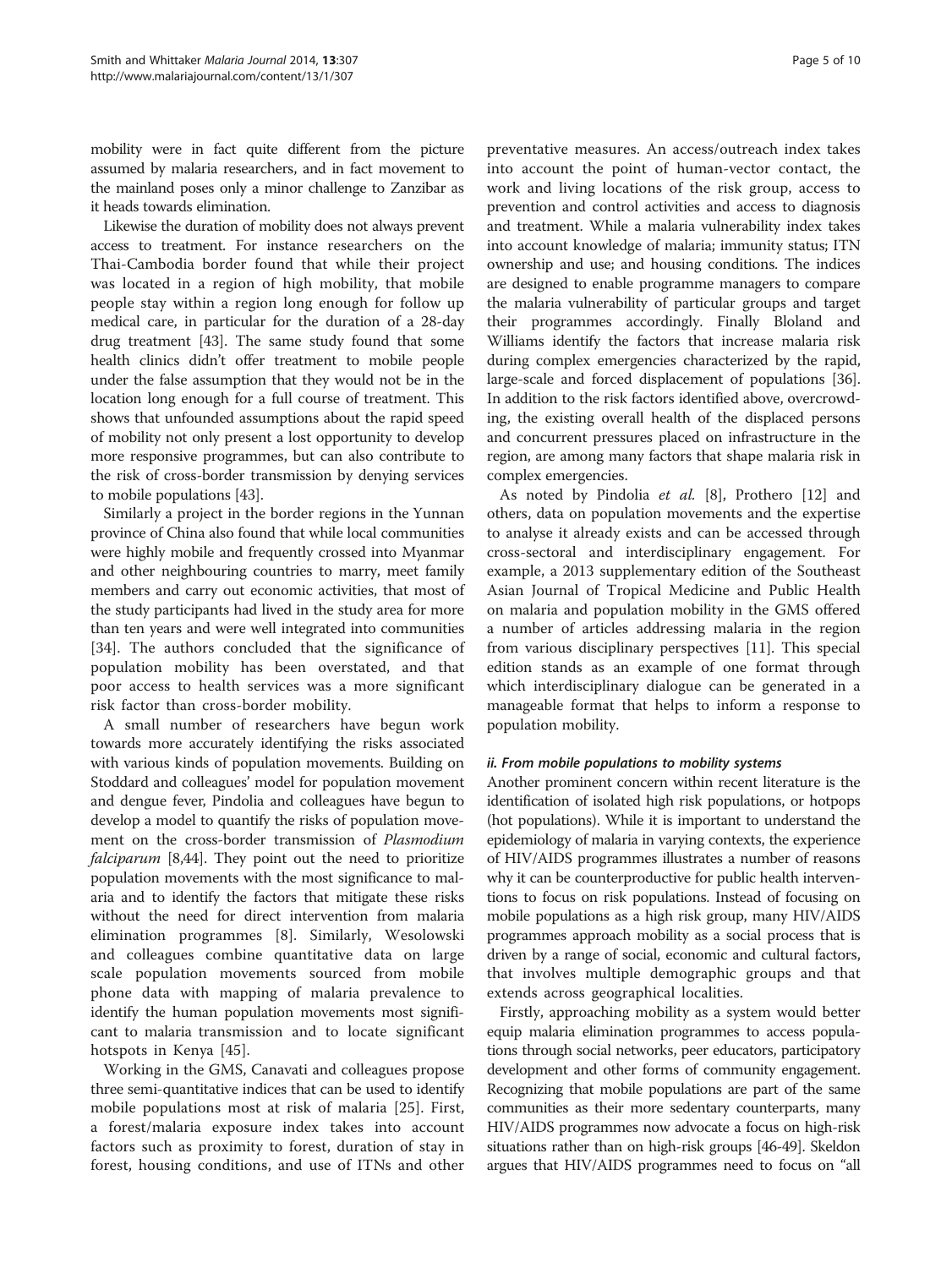points of a mobility system" rather than a singular focus on mobile populations [[48](#page-8-0)]. In the case of HIV/AIDS prevention programmes, Skeldon suggests involving people such as border guards, employers of contract labourers and those working in industries indirectly connected with commercial sex work such as taxi drivers and bar workers. The purpose here is not only to access hard to reach people, but to work effectively with broad groups of people at risk of HIV/AIDS.

Secondly, recognizing mobility as a system will allow malaria elimination programmes to identify how localities become interconnected through human population movements and how the spatial distribution of malaria changes through time. Within the malaria literature, this is best illustrated through the literature on rural economic development and shifting land use reviewed in the first section of this article [[13,19-21](#page-7-0)], and through work that focuses on the spatial dimensions of population mobility [[8,10](#page-7-0)[,42](#page-8-0),[44,45\]](#page-8-0). HIV/AIDS programmes offer insight on how interventions can be designed based on this knowledge. For example, the Asian Development Bank and other HIV/AIDS programs in the Greater Mekong Subregion recommend implementing interventions at both origin and at destination towns for migrant workers, which are often on both sides of a national border [[46](#page-8-0)-[49](#page-8-0)]. They also implement interventions along the path of movement, such as along highways and trade routes. Finally they target points of congregation where many groups come together such as border towns, market towns and popular rest places. In the case of cross-border malaria transmission this may involve establishing programmes on both sides of a border, in townships in endemic areas, in towns along highways that connect endemic and receptive areas, and other potential sites of transmission.

Finally, to the extent that mobile populations are hard-to-reach, this approach to mobility is more likely to avoid stigmatizing targeted groups and allow for more successful engagement with populations at risk and the broader community. Many large HIV/AIDS programmes recognize that top-down approaches can be counterproductive when working with marginalized people, to the point that they can undermine the efficacy of programmes [[47](#page-8-0)-[49](#page-8-0)]. HIV/AIDS programmes illustrate the value of working collaboratively with communities, especially if they are wary of authorities. Many of the most successful HIV programmes emerged from communities themselves and were supported by government agencies [[47](#page-8-0)]. When top-down approaches have been implemented with hard-to-reach groups, these are more successful when they target the whole community first before moving on to a specific group, who may feel stigmatized or vulnerable [[47\]](#page-8-0). As Williams and colleagues point out, this strong focus on mobile populations as potential

transmitters of malaria also fails to recognize that mobile populations themselves are a vulnerable group at risk of malaria, who themselves share a stake in malaria control and elimination [[37](#page-8-0)], see also [[47](#page-8-0)]. Brentlinger illustrates that the global distribution of malaria has been shaped by a long history of human rights abuses and socio-economic inequalities that have led certain groups to become structurally vulnerable to malaria [[50\]](#page-8-0). Hence there are ethical as well as pragmatic advantages of shifting away from a focus on mobile populations as ongoing sites of infection, and towards approaching mobility as a multi-faceted system.

#### iii. Methods for working with mobile populations

Focusing on mobility as a system involving multiple demographic groups also opens up opportunities for a better engagement with mobile populations through the use of social networks, peer educators, participatory development and other forms of community engagement. Many of the assumed difficulties in access mobile populations stem from the assumption that mobile populations are completely segregated from the broader community. Recognizing the points of connection between mobile populations and broader society is necessary to access these groups.

Although mobile populations are generally described as hard-to-reach, a number of programmes have successfully worked with mobile populations. For instance one study on the Thai-Cambodia border used respondent driven sampling to contact mobile populations [\[43\]](#page-8-0). Many public health projects have recently begun using mobile phone technology to send reminders to health volunteers and workers [[24,](#page-7-0)[51](#page-8-0)-[55](#page-8-0)]. Another programme in Swaziland successfully used social networks to access mobile contractors [\[56](#page-8-0)]. These social networks formed a point of access to the target population and also enabled the researchers to identify other potential sites of transmission at which they could carry out interventions [[56](#page-8-0)]. This experience in Swaziland demonstrates that collaborative community engagement can not only provide access to target populations but may also add important local knowledge to malaria programmes.

The fact that undocumented migrants may not be recognized by the state does not necessarily mean that they are hidden within or marginalized by the communities in which they live. Undocumented mobility, especially near porous borders, is often culturally normalized and social network approaches have also been used to engage with undocumented migrant workers. Singhanetra-Renard suggests that unregistered workers can be reached through cooperation between employers of contract labourer and through recruiting peers of the target group to be health volunteers [[19](#page-7-0)]. The experience of HIV/AIDS programmes has shown that peer educators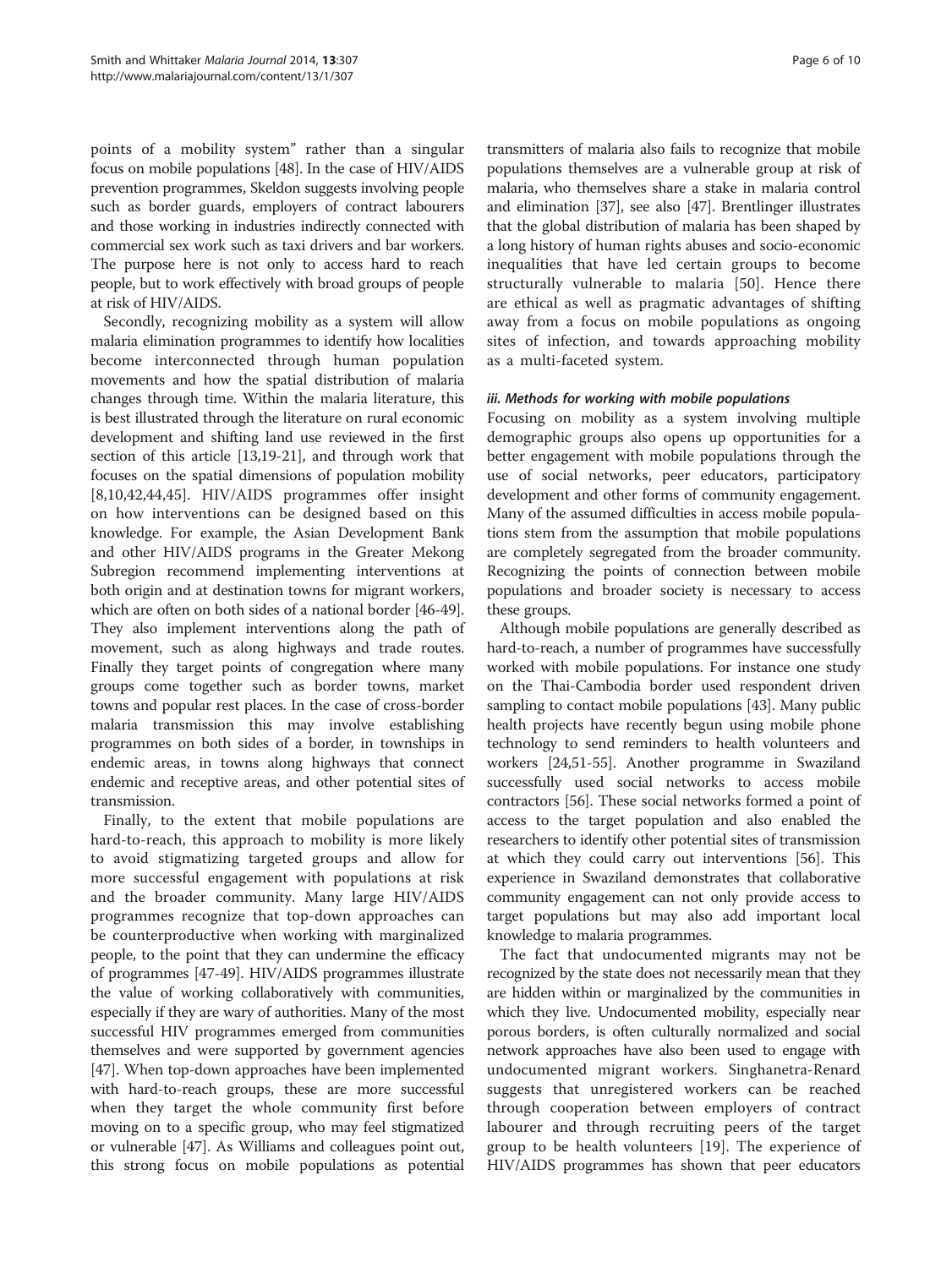come forward to support their communities, even at the risk of making themselves vulnerable or disadvantaged [[47\]](#page-8-0). However a collaborative and participative approach is essential for gaining the trust of these peer educators [\[47](#page-8-0)-[49\]](#page-8-0).

While participatory methods are generally underutilized within malaria prevention, control and elimination activities [[57,58\]](#page-8-0), participatory development approaches have been successfully used in malaria prevention activities in along the Thai-Cambodian border [\[28\]](#page-8-0); Vanuatu [\[57,59\]](#page-8-0); Kenya [[60](#page-8-0)]; and Ghana [\[61\]](#page-8-0). In a review paper of the use of participatory methods within communicable disease control programmes over sixty years, Atkinson and colleagues demonstrate that community participation has historically played an important role in many successful communicable disease control programmes [\[58](#page-8-0)]. Community participation can help to enhance health systems strengthening and can lead to increased resilience against disease by empowering otherwise vulnerable people to prevent disease and access health services [\[58\]](#page-8-0).

The importance of community participation becomes highly evident as a disease becomes closer to elimination, since public opposition can significantly undermine a disease control programme [[58,59,62,63](#page-8-0)]. This can be seen in the recent challenges to the Global Polio Eradication Initiative, where failed community engagement significantly setback the later phases of the eradication scheme [[62](#page-8-0),[64\]](#page-8-0). Aylward and colleagues argue that social and political considerations (including high level political support and community support) have been instrumental to infectious disease control programmes over the past 100 years, but that infectious disease control programmes are yet to fully realize the importance of incorporating socio-political processes into eradication strategies [\[63](#page-8-0)], see also [\[9,12\]](#page-7-0).

## Imported and border malaria

The third and final theme recurring throughout the literature is imported or border malaria. Once primarily a concern of malaria free countries attempting to prevent reintroduction, imported malaria is now an important concern to many endemic countries, including those working toward elimination [[5,8](#page-7-0),[10](#page-7-0)[,40,65,66](#page-8-0)]. A growing number of researchers and policy makers from eliminating countries are calling for innovative approaches to malaria control that can better address imported malaria, including through a more effective engagement with mobile populations [[11,15,17,21,](#page-7-0)[30,38,66,](#page-8-0)[67](#page-9-0)]. In addition to these concerns about imported malaria, the paucity of discussion about intra-country mobility and malaria risk suggests that much of the concern about population mobility is focused on imported malaria and border malaria in regions with highly porous borders.

Imported malaria and border malaria is clearly an important issue for some countries. In some regions, such as the GMS, malaria is clustered along forested border areas. In these cases the geography of the border itself increases malaria risk [[11,19\]](#page-7-0). In addition to geography, border malaria may also be shaped by poverty, which increases exposure to vectors through poor quality clothing, limited access to prevention measures, an increased likelihood to engage in high-risk occupations and difficulties accessing health care [\[13,18,19](#page-7-0)]. There may also be a lack of health infrastructure in border areas, and in some border regions local communities and migrants alike may not have clear citizenship, which may limit their access to health care and expose both migrants and border communities to risk [\[32-34\]](#page-8-0). However while population mobility contributes to imported malaria, these are separate issues that call for different strategies.

Problematically, the literature currently gives a very strong focus on mobile populations as a source of imported malaria with little discussion as to the broader operational challenges of managing imported malaria or to the difficulties that elimination programmes may face working in border areas but see [[68\]](#page-9-0). While interest in regional approaches to malaria elimination is developing [[23](#page-7-0),[67](#page-9-0)], it should be remembered that mobile populations are only one factor influencing imported malaria. As recently argued by Williams and colleagues, malaria control programmes ought to take care not to disproportionately attribute blame for imported malaria to mobile populations, but rather should approach mobile populations as stakeholders in malaria elimination [[37\]](#page-8-0), see also [[23](#page-7-0)]. Population mobility is a reality of the  $21<sup>st</sup>$  century and the onus ought to be on malaria control programmes to adapt their technologies to the changing social context of malaria.

## Conclusion

This article has critically reviewed the way that the English language malaria literature perceives the risk surrounding mobile populations and has made recommendations as to how malaria programmes might better conceptualize and respond to population mobility. The article has identified three key themes within the literature: rural economic development and shifting land use; accessing mobile populations; and imported and border malaria. The authors conclude that the risks associated with population mobility are at once overstated and under-examined within the literature. There is currently an excessive focus on mobile populations as a threat to elimination efforts, with inadequate analysis of the circumstances in which population mobility has a significant effect on malaria transmission [\[8](#page-7-0)]. The risks assumed to be associated with population mobility are often based on inaccurate assumptions about the behaviours of mobile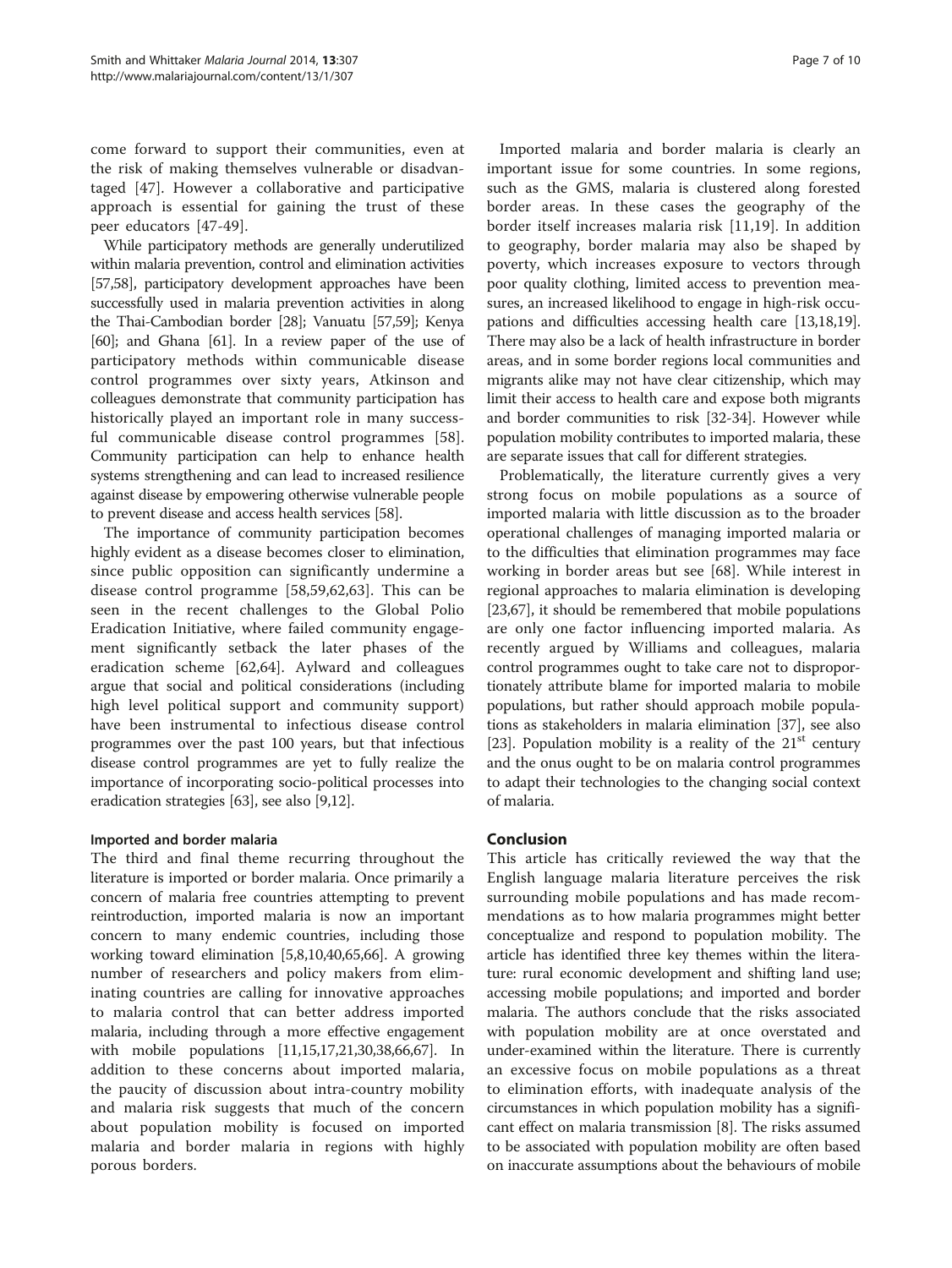<span id="page-7-0"></span>populations, including overestimations of the speed of mobility, an exaggerated sense of mobile populations as disconnected from communities and an overemphasis on illegality.

The authors recommend that malaria researchers decrease the focus currently given to 'mobile populations' as a risk group and instead follow HIV/AIDS programmes in addressing mobility as a system involving multiple demographic groups, localities and intersecting socio-economic processes. Since mobility, by its very nature, creates interconnections between otherwise discrete demographic groups and localities, a strong focus on a particular demographic group will be insufficient to respond to the complexities created by population mobility. The article recommends that concerns about imported malaria may be more productively approached as border health issues, whether intra-country or international borders, since there are likely a range of factors contributing to imported malaria beyond the behaviour of mobile populations per se. The authors suggest that collaborative efforts to work with communities along borders and in areas with high population mobility will be more effective than an exclusive focus on the surveillance of mobile populations and specific risk groups. The central shift that is necessary is to move beyond a focus on mobile populations as a demographic group towards approaching and responding to mobility as a multi-faceted system. This conceptual shift will open up space for malaria control programmes to better identify the significance of human population movements on malaria transmission and to engage effectively at different points of these mobility systems.

## Additional file

[Additional file 1:](http://www.biomedcentral.com/content/supplementary/1475-2875-13-307-S1.pdf) Bibliography accompanying 'Beyond Mobile Populations'.

#### Competing interests

The authors declare that they have no competing interests.

#### Authors' contributions

CS carried out the literature review and drafted the manuscript. MW initiated the article and provided guidance at all stages of writing. Both authors read and approved the final version of the manuscript.

#### Authors' information

CS is a research assistant for the School of Population Health, University of Queensland and a sessional lecturer in medical anthropology at the University of Queensland. MW is Professor of International and Tropical Health at the University of Queensland, Program Manager of the Australian Initiative for the Control and Elimination of Malaria (AICEM) and Co-Coordinator of the APMEN Secretariat.

#### Acknowledgements

An earlier version of this article was presented at the annual meeting of the Asia Pacific Malaria Elimination Network (APMEN) in Seoul, Republic of Korea in May 2012. The authors thank APMEN partners and the others present at the meeting for their insightful feedback.

Received: 26 May 2014 Accepted: 28 July 2014 Published: 9 August 2014

#### References

- 1. Coker RJ, Hunter BM, Rudge JW, Liverani M, Hanvoravongchai P: Health in Southeast Asia 3: Emerging infectious diseases in southeast Asia: Regional challenges to control. Lancet 2011, 377:599-609.
- 2. Gushulak BD, MacPherson DW: Globalization of Infectious Diseases: The Impact of Migration. Clin Infect Dis 2004, 38:1742–1748.
- 3. Gushulak BD, MacPherson DW: The basic principles of migration health: Population mobility and gaps in disease prevalence. Emerg Themes Epidemiol 2006, 3: 10.1186/1742-7622-3-3.
- 4. McMichael AJ, Beaglehole R: The changing global context of public health. Lancet 2000, 356:495–499.
- 5. Cotter C, Sturrock HJW, Hsiang MS, Liu J, Phillips AA, Hwang J, Smith Gueye C, Fullman N, Gosling RD, Feachem RGJ: The changing epidemiology of malaria elimination: new strategies for new challenges. Lancet 2013, 382:900–911.
- 6. Hay SI, Guerra CA, Tatem AJ, Noor AM, Snow RW: The global distribution and population at risk of malaria: past, present, and future. Lancet Infect Dis 2004, 4:327–336.
- 7. Martens P, Hall L: Malaria on the Move: Human population movement and malaria transmission. Emerg Infect Dis 2000, 6:103–109.
- 8. Pindolia DK, Garcia AJ, Wesolowski A, Smith DL, Buckee CO, Noor AM, Snow RW, Tatem AJ: Human movement data for malaria control and elimination strategic planning. Mal J 2012, 11:205.
- 9. Prothero RM: Migration and malaria risk. Health Risk Soc 2001, 3:19-38.
- 10. Tatem AJ, Smith DL: International population movements and regional Plasmodium falciparum malaria elimination strategies. Proc Natl Acad Sci USA 2010, 107:12222–12227.
- 11. Hewitt S, Delacollette C, Chavez I: Malaria situation in the Greater Mekong Subregion. Southeast Asian J Trop Med Public Health 2013, 44:46-72.
- 12. Prothero RM: Malaria and the importance of people. DIP 2001, 11:86-91.
- 13. Barbieri A, Sawyer I, Soares-Filho B: Population and land use effects on malaria prevalence in the Southern Brazilian Amazon. Hum Ecol 2005, 33:847–874.
- 14. Durnez L, Mao S, Denis L, Roelants P, Sochantha T, Coosemans M: Outdoor malaria transmission in forested villages of Cambodia. Malar J 2013,  $12.329$
- 15. O'Shannassy T: Greater Mekong Subregion (GMS): Context. Southeast Asian J Trop Med Public Health 2013, 44:1–45.
- 16. Pattanasin S, Satitvipawee P, Wongklang W, Viwatwongkasem C, Bhumiratana A, Soontornpipit P, Jareinpituk S: Risk factors for malaria infection among rubber tappers living in a malaria control program area in Southern Thailand. Southeast Asian J Trop Med Public Health 2012, 43:1313–1325.
- 17. Cui L, Yan G, Sattabongkot J, Cao Y, Chen B, Chen X, Fan Q, Fang Q, Jongwutiwes S, Parker D, Sirichaisinthop J, Kyaw MP, Su XZ, Yang H, Yang Z, Wang B, Xu J, Zheng B, Zhong D, Zhou G: Malaria in the Greater Mekong Subregion: heterogeneity and complexity. Acta Trop 2012, 121:227–239.
- 18. Manimunda SP, Sugunan AP, Sha WA, Singh SS, Shriram AN, Vijayachari P: Tsunami, post-tsunami malaria situation in Nancowry group of islands, Nicobar district, Andaman and Nicobar Islands. Indian J Med Res 2011, 133:76–82.
- 19. Singhanetra-Renard A: Malaria and mobility in Thailand. Soc Sci Med 1993, 37:1147–1154.
- 20. Sevilla-Casas E: Human mobility and malaria risk in the Naya River Basin of Colombia. Soc Sci Med 1993, 37:1155–1167.
- 21. Jitthai N: Migration and Malaria. Southeast Asian J Trop Med Public Health 2013, 44:166–200.
- 22. Deressa W, Ali A, Berhane Y: Review of the interplay between population dynamics and malaria transmission in Ethiopia. EJHD 2006, 20:134–137.
- 23. International Organization of Migration: Global Report on Population Mobility and Malaria: Moving towards elimination with migration in mind. International Organization for Migration; 2013. [http://www.iom.int/files/live/](http://www.iom.int/files/live/sites/iom/files/What-We-Do/docs/REPORT-14Aug2013-v3-FINAL-IOM-Global-Report-Population-Mobility-and-Malaria.pdf) [sites/iom/files/What-We-Do/docs/REPORT-14Aug2013-v3-FINAL-IOM-Global-](http://www.iom.int/files/live/sites/iom/files/What-We-Do/docs/REPORT-14Aug2013-v3-FINAL-IOM-Global-Report-Population-Mobility-and-Malaria.pdf)[Report-Population-Mobility-and-Malaria.pdf](http://www.iom.int/files/live/sites/iom/files/What-We-Do/docs/REPORT-14Aug2013-v3-FINAL-IOM-Global-Report-Population-Mobility-and-Malaria.pdf).
- 24. Singhasivanon P: Mekong malaria. Malaria, multi-drug resistance and economic development in the Greater Mekong Subregion of Southeast Asia. Southeast Asian J Trop Med Public Health 1999, 30:Suppl:i-iv. Suppl:i-iv.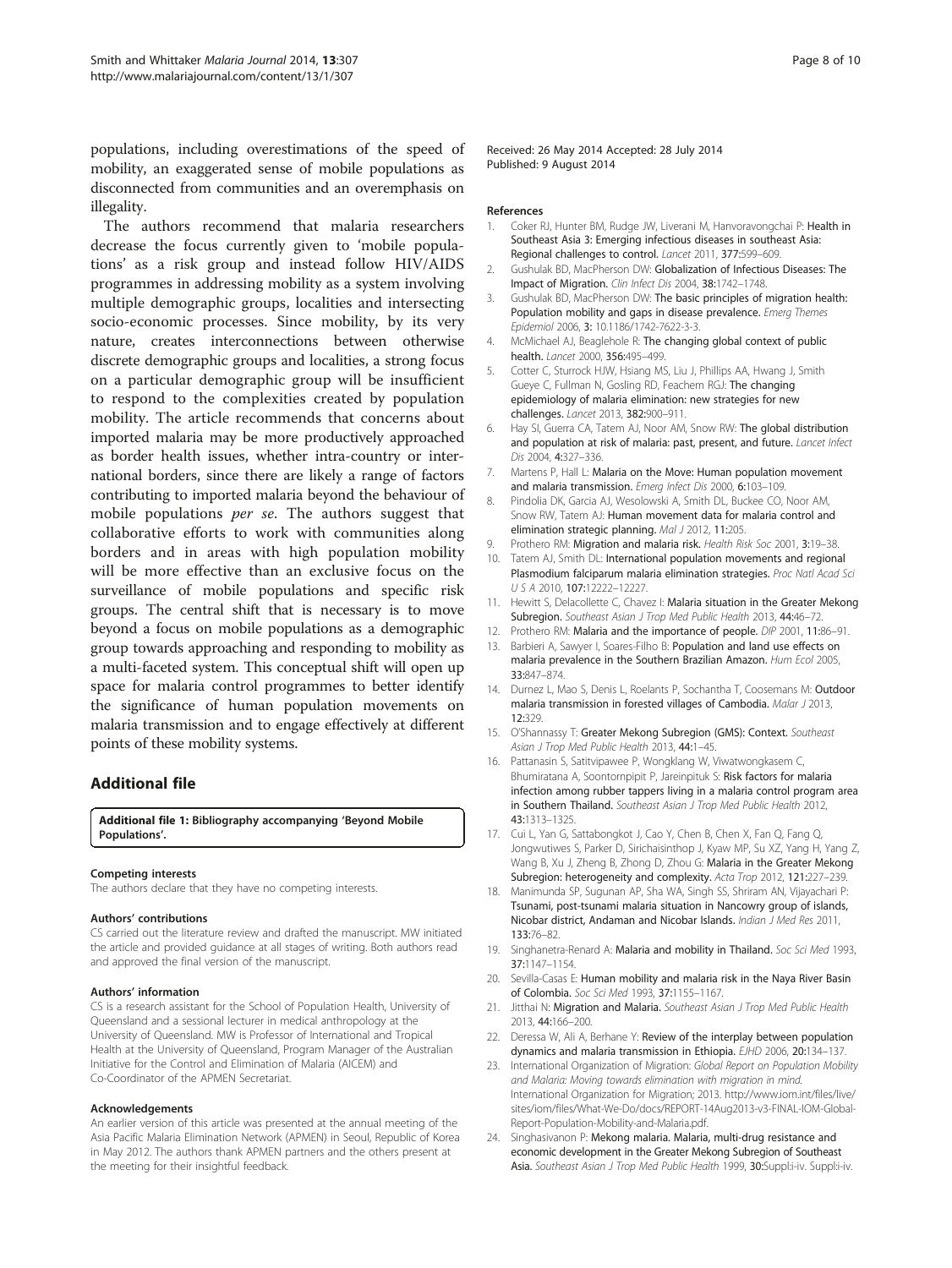- <span id="page-8-0"></span>25. Canavati S, Chea N, Guyant P, Roca-Feltrer A, Yeung S: Strategy to Address Migrant and Mobile Populations for Malaria Elimination in Cambodia. Ministry of Health Cambodia, London School of Hygiene and Tropical Medicine, Malaria Consortium; 2013. [http://www.malariaconsortium.org/media-downloads/](http://www.malariaconsortium.org/media-downloads/255/Strategy%20to%20address%20migrant%20and%20mobile%20populations%20for%20malaria%20elimination%20in%20Cambodia) [255/Strategy%20to%20address%20migrant%20and%20mobile%20populations%](http://www.malariaconsortium.org/media-downloads/255/Strategy%20to%20address%20migrant%20and%20mobile%20populations%20for%20malaria%20elimination%20in%20Cambodia) [20for%20malaria%20elimination%20in%20Cambodia](http://www.malariaconsortium.org/media-downloads/255/Strategy%20to%20address%20migrant%20and%20mobile%20populations%20for%20malaria%20elimination%20in%20Cambodia).
- 26. Dysoley L, Kaneko A, Eto H, Mita T, Socheat D, Börkman A, Kobayakawa T: Changing patterns of forest malaria among the mobile adult male population in Chumkiri District, Cambodia. Acta Trop 2008, 106:207–212.
- 27. Tipmontree R, Fungladda W, Kaewkungwal J, Tempongko MA, FP S: Migrants and malaria risk factors: A study of the Thai-Myanmar border. Southeast Asian J Trop Med Public Health 2009, 40:1148–1157.
- 28. Wangroongsarb P, Satimai W, Khamsiriwatchara A, Thwing J, Eliades JM, Kaewkungwal J, Delacollette C: Respondent-driven sampling on the Thailand-Cambodia border. II. Knowledge, perception, practice and treatment-seeking behaviour of migrants in malaria endemic zones. Mal 12011, 10:117
- 29. Basseri HR, Raeisi A, Holakouie K, Shanadeh K: Malaria prevention among Afghan refugees in a malarious area, southeastern Iran. Bull Soc Pathol Exot 2010, 103:340–345.
- 30. Bhumiratana A, Intarapuk A, Sorosjinda-Nunthawarasilp P, Maneekan P, Koyadun S: Border Malaria Associated with Multidrug Resistance on Thailand-Myanmar and Thailand-Cambodia Borders: Transmission Dynamic, Vulnerability, and Surveillance. BioMed Res Int 2013, 13:363417.
- 31. Carrara VI, Lwin KM, Phyo AP, Ashley E, Wiladphaingern J, Sriprawat K, Rijken M, Boel M, McGready R, Proux S, Chu C, Singhasivanon P, White N, Nosten F: Malaria burden and artemisinin resistance in the mobile and migrant population on the Thai–Myanmar Border, 1999–2011: an observational study. PLoS Med 2013, 10:e1001398.
- 32. Chaveepojnkamjorn W, Pichainarong N: Malaria infection among the migrant population along the Thai-Myanmar border area. Southeast Asian J Trop Med Public Health 2004, 35:48-52.
- 33. Chaveepojnkamjorn W, Pichainarong N: Behavioral factors and malaria infection among the migrant population, Chiang Rai Province. J Med Assoc Thai 2005, 99:1293–1301.
- 34. Moore S, Min X, Hill N, Jones C, Zaixing Z, Cameron M: Border malaria in China: knowledge and use of personal protection by minority populations and implications for malaria control: a questionnaire-based survey. BMC Public Health 2008, 8:344-352.
- 35. Kitvatanachai S, Janyapoon K, Rhongbutsri P, Thap L: A survey on malaria in mobile Cambodians in Aranyaprathet, Sa Kaeo Province, Thailand. Southeast Asian J Trop Med Public Health 2003, 34:48–53.
- 36. Bloland PB, Williams HA: Malaria Control during Mass Population Movements and Natural Disasters. Washington: D.C. National Academies Press; 2002.
- 37. Williams HA, Hering H, Spiegel PB: Discourse on malaria elimination: where do forcibly displaced persons fit in these discussions? Mal J 2013, 12:121.
- 38. Wickramage K, Premaratne RG, Peiris SL, Mosca D: High attack rate for malaria through irregular migration routes to a country on verge of elimination. Mal J 2013, 12:276.
- 39. Pichainarong N, Chaveepojnkamjorn W: Malaria infection and life-style factors among hilltribes along the Thai-Myanmar border area, northern Thailand. Southeast Asian J Trop Med Public Health 2004, 35:834–839.
- 40. Schlagenhauf P, Hommel M: Travellers' malaria 'one shoe does not fit all'. Mal J 2011, 10:129.
- 41. Ngom R, Siegmund A: Urban malaria in Africa: an environmental and socio-economic modelling approach for Yaoundé, Cameroon. Nat Hazards 2010, 55:599–619.
- 42. Tatem AJ, Qiu Y, Smith DL, Sabot O, Ali AS, Moonen B: The use of mobile phone data for the estimation of the travel patterns and imported Plasmodium falciparum rates among Zanzibar residents. Mal J 2009, 8:287.
- 43. Khamsiriwatchara A, Wangroongsarb P, Thwing J, Eliades J, Satimai W, Delacollette C, Kaewkungwal J: Respondent-driven sampling on the Thailand-Cambodia border. 1. Can malaria cases be contained in mobile migrant workers? Malar J 2011, 10:120.
- 44. Stoddard ST, Morrison AC, Vazquez-Prokopec GM, Soldan VP, Kochel TJ, Kitron U, Elder JP, Scott TW: The role of human movement in the transmission of vector-borne pathogens. PLoS Negl Trop Dis 2009, 3:e481.
- 45. Wesolowski A, Eagle N, Tatem AJ, Smith DL, Noor AM, Snow RW, Buckee CO: Quantifying the impact of human mobility on malaria. Science 2012, 338:267–270.
- 46. Chantavanich S: Mobility and HIV/AIDS in the Greater Mekong Subregion. Asian Development Bank, United Nations Development Programme, in consortium with World Vision Australia, Macfarlane Burnet Centre for Medical Research; 2000. [http://www.burmalibrary.org/docs09/HIV-](http://www.burmalibrary.org/docs09/HIV-AIDSMekongregion.pdf)[AIDSMekongregion.pdf.](http://www.burmalibrary.org/docs09/HIV-AIDSMekongregion.pdf)
- 47. International Organization for Migration: Compendium of Migration and HIV and Aids Interventions, Compiled by Jose Michael, Malathy EbPN eds. Geneva, Switzerland: International Organization for Migration, with UNDP and UNAIDS; 2009. [http://www.in.undp.org/content/dam/india/docs/](http://www.in.undp.org/content/dam/india/docs/compendium_of_migration_and_hiv_and_aids%20.pdf) [compendium\\_of\\_migration\\_and\\_hiv\\_and\\_aids%20.pdf.](http://www.in.undp.org/content/dam/india/docs/compendium_of_migration_and_hiv_and_aids%20.pdf)
- 48. Skeldon R: Population Mobility and HIV Vulnerability in Southeast Asia: An assessment and analysis. Bangkok, Thailand: UNDP Southeast Asia HIV and Development; 2000. [http://www.hivdevelopment.org/Publications\\_english/](http://www.hivdevelopment.org/Publications_english/Population%20Mobility%20and%20HIV%20Vulnerability.htm) [Population%20Mobility%20and%20HIV%20Vulnerability.htm](http://www.hivdevelopment.org/Publications_english/Population%20Mobility%20and%20HIV%20Vulnerability.htm).
- 49. Darby E, Parnell B, Minn K: Toolkit for HIV prevention among mobile populations in the Greater Mekong Subregion. UNDP: Asian Development Bank; 2002.
- 50. Brentlinger PE: Health, Human Rights and Malaria Control: Historical background and current challenges. Health Hum Rights 2006, 9.2:10–38.
- 51. Asiimwe C, Gelvin D, Lee E, Amor YB, Quinto E, Katureebe C, Sundaram L, Bell D, Berg M: Use of an innovative, affordable, and open-source short message service–based tool to monitor malaria in remote areas of Uganda. Am J Trop Med Hyg 2011, 85:26–33.
- 52. Zurovac D, Sudoi RK, Akhwale WS, Ndiritu M, Hamer DH, Rowe AK, Snow RW: The effect of mobile phone text-message reminders on Kenyan health workers' adherence to malaria treatment guidelines: a cluster randomised trial. Lancet 2011, 378:795–803.
- 53. Meankaew P, Kaewkungwal J, Khamsiriwatchara A, Khunthong P, Singhasivanon P, Satimai W: Application of mobile-technology for disease and treatment monitoring of malaria in the "Better Border Healthcare Programme". Malar J 2010, 9:237.
- 54. Moonena B, Cohen JM: Text messaging to improve adherence to malaria guidelines. Lancet 2011, 378:750–752.
- 55. Terry M: Text messaging in healthcare: the elephant knocking at the door. Telemed J E Health 2008, 14:520–524.
- 56. Koita K, Novotny J, Kunene S, Zulu Z, Ntshalintshali N, Gandhi M, Gosling R: Targeting imported malaria through social networks: a potential strategy for malaria elimination in Swaziland. Malar J 2013, 12:219.
- 57. Atkinson J-A, Fitzgerald L, Toaliu H, Taleo G, Tynan A, Whittaker M, Riley I, Vallely A: Community participation for malaria elimination in Tafea Province, Vanuatu: Part I. Maintaining motivation for prevention practices in the context of disappearing disease. Malar J 2010, 9:1-16.
- Atkinson J-A, Vallely A, Fitzgerald L, Whittaker M, Tanner M: The architecture and effect of participation: a systematic review of community participation for communicable disease control and elimination. Implications for malaria elimination. Malar J 2011, 10:225.
- 59. Tynan A, Atkinson J-A, Toaliu H, Taleo G, Fitzgerald L, Whittaker M, Riley I, Schubert M, Vallely A: Community participation for malaria elimination in Tafea province, Vanuatu: Part ii. Social and cultural aspects of treatment-seeking behaviour. Mal J 2011, 10:1-12.
- 60. Opiyo P, Mukabana W, Kiche I, Mathenge E, Killeen G, Fillinger U: An exploratory study of community factors relevant for participatory malaria control on Rusinga Island, Western Kenya. Malar J 2007, 6:48.
- 61. Ayi I, Nonaka D, Adjovu J, Hanafusa S, Jimba M, Bosompem K, Mizoue T, Takeuchi T, Boakye D, Kobayashi J: School-based participatory health education for malaria control in Ghana: engaging children as health messengers. Malar J 2010, 9:1-12.
- 62. Renne EP: The Politics of Polio in Northern Nigeria. Bloomington, Indiana: Indiana University Press; 2010.
- 63. Aylward B, Hennessey KA, Zagaria N, Olivé J-M, Cochi S: When is a disease eradicable? 100 years of lessons learned. AJPH 2002, 90:1515–1520.
- 64. Arora NK, Chaturvedi S, Dasgupta R: Global lessons from India's poliomyelitis elimination campaign. Bull World Health Organ 2010, 88:232–234.
- 65. Feachem RGA, Phillips AA, Hwang J, Cotter C, Wielgosz B, Greenwood BM, Sabot O, Rodriguez MH, Abeyasinghe RR, Ghebreyesus TA, Snow RW: Shrinking the malaria map: progress and prospects. The Lancet 2010, 376(9752):1566–1578.
- 66. Bustos MD, Wongsrichanalai C, Decollette C, Burkholder B: Monitoring antimalarial drug efficacy in the Greater Mekong Subregion: An overview of in vivo results from 2008 to 2010. Southeast Asian J Trop Med Public Health 2013, 44:201–230.